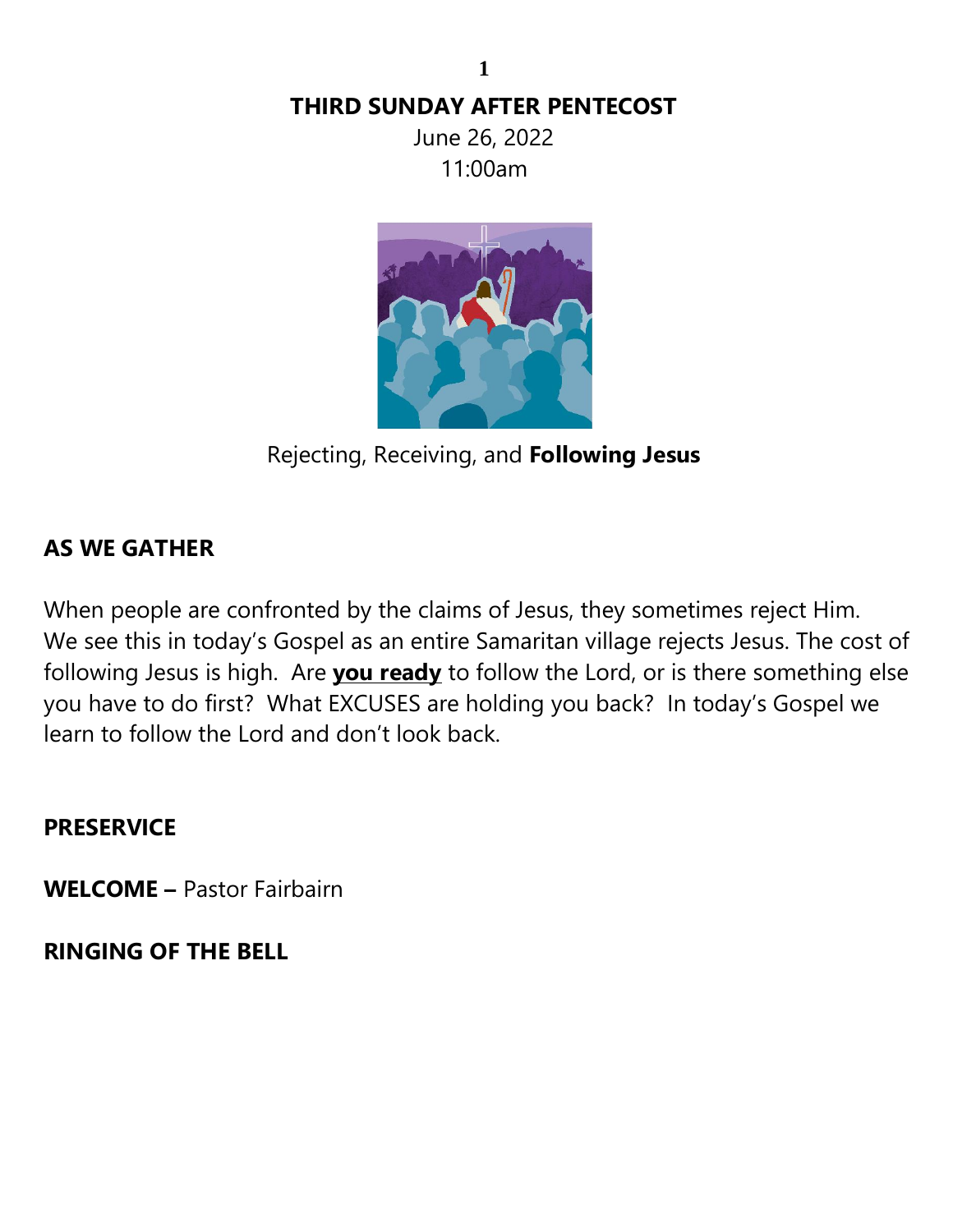# **Blessings of Abraham**

I am the Lord who healeth thee. Oh that you only trust in Me You are the seed my faith receive The blessings of Abraham / The blessings of Abraham

Whatever you are / Wherever you go, Whatever you touch anointed to grow You are the seed by faith receive The blessings of Abraham / The blessings of Abraham

It's your inheritance / Get your inheritance You are the seed / My faith receive The blessings of Abraham / The blessings of Abraham

I am the Lord who healeth thee. Oh that you only trust in Me You are the seed my faith receive The blessings of Abraham / The blessings of Abraham

Whatever you are / Wherever you go, Whatever you touch anointed to grow You are the seed by faith receive

The blessings of Abraham / The blessings of Abraham

It's your inheritance / Get your inheritance You are the seed / My faith receive The blessings of Abraham / The blessings of Abraham

Whatever you are / Wherever you go, Whatever you touch anointed to grow You are the seed by faith receive The blessings of Abraham / The blessings of Abraham

It's your inheritance / Get your inheritance You are the seed / My faith receive The blessings of Abraham / The blessings of Abraham

It's your inheritance / Get your inheritance You are the seed / My faith receive The blessings of Abraham / The blessings of Abraham

## **INVOCATION**

Pastor: In the name of the Father and of the + Son and of the Holy Spirit. **People: Amen.**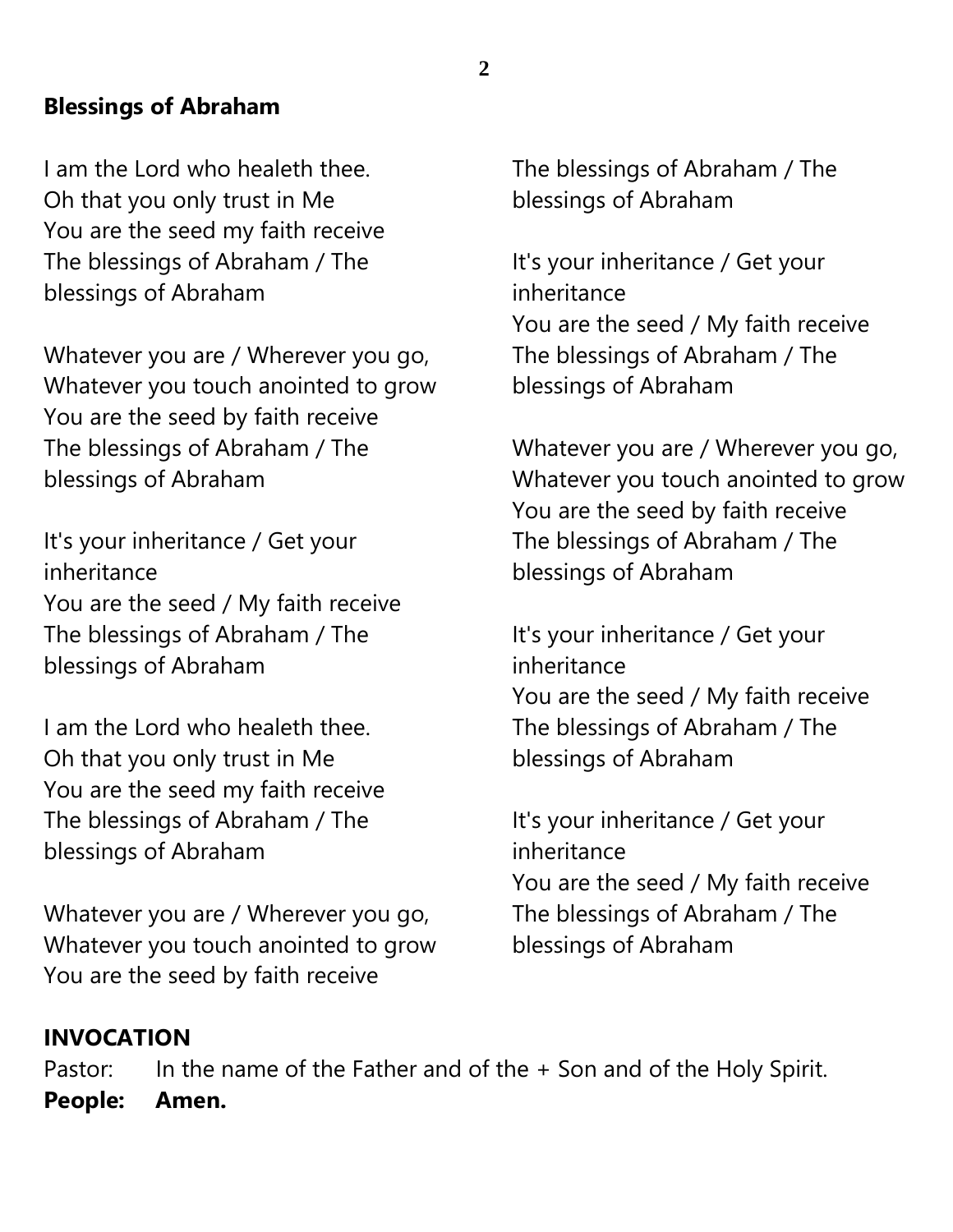- Pastor: He is the Lord of our heart, our hope eternal. Come; let us worship in humility and joy!
- **All: Amen. We will follow our Lord wherever He leads us.**

# **CONFESSION AND FORGIVENESS**

- Pastor: Dear sisters and brothers in Christ Jesus: as we come before our God, we humbly confess our sins and seek the forgiveness that comes from His throne of grace.
- Pastor: Most merciful God,
- **All: We confess that in the sin we commit daily, we are distracted by the things of the world around us. Instead of clinging to what You have done for us through our Baptism, we look to what we can do and what the things of this world can offer us for security, comfort, courage, and strength. Yet, we end up empty, filled only with despair and loneliness. For the sake of Jesus Christ, forgive us and wrap us in the arms of Your mercy and grace.**
- Pastor: In his letter to the Galatians, St. Paul says, "For freedom Christ has set us free; stand firm therefore, and do not submit again to a yoke of slavery. For you were called to freedom... And those who belong to Christ Jesus have crucified the flesh with its passions and desires." As a called and ordained servant of Christ, and by His authority, I therefore forgive you all your sins in the name of the Father and of the + Son and of the Holy Spirit. If we live by the Spirit, let us also walk by the Spirit.

## **People: Amen. Empowered by the Holy Spirit, we live for Christ!**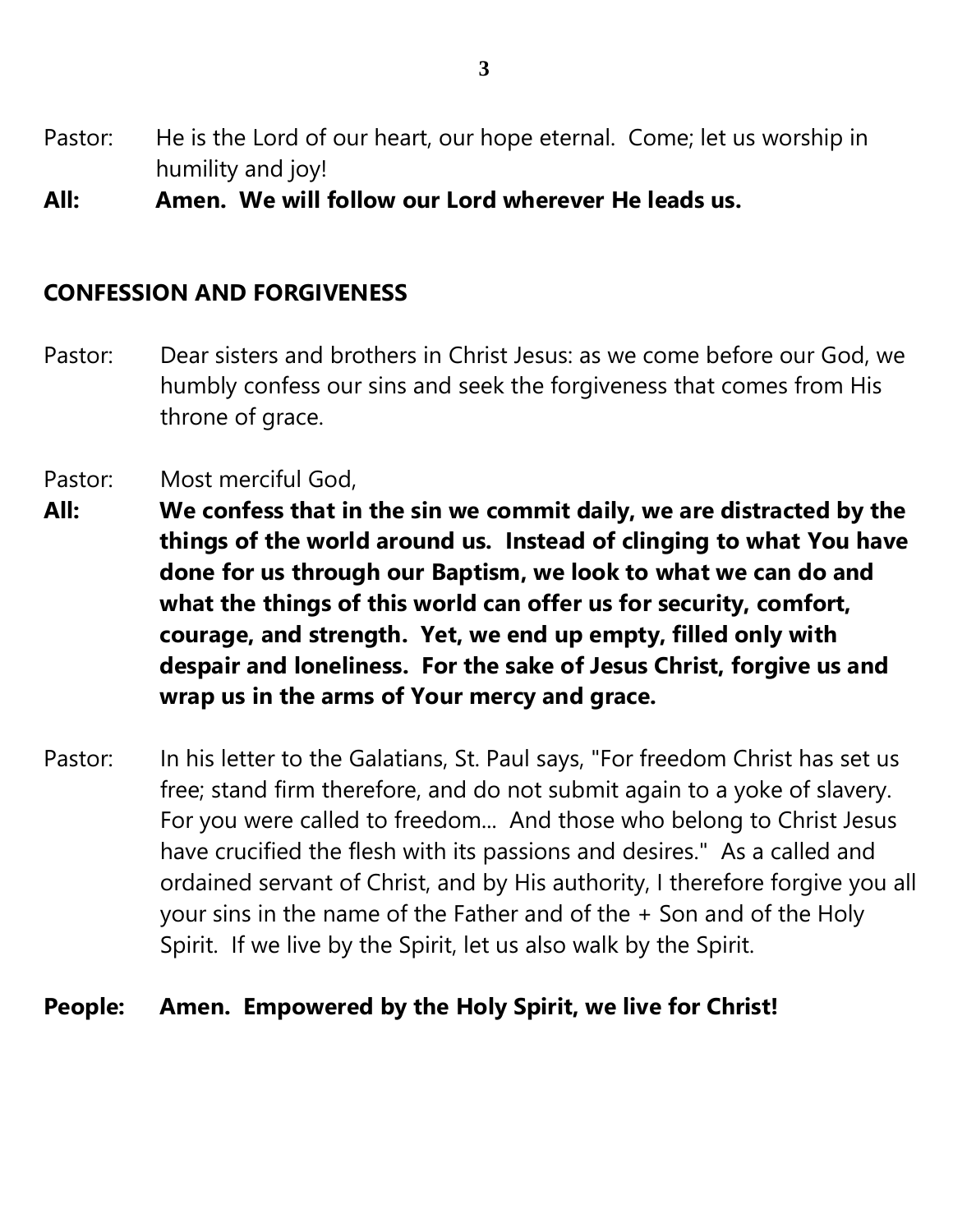### **Lord I Need You**

Lord, I come, I confess Bowing here I find my rest And without You I fall apart You're the One that guides my heart

**Chorus** Lord, I need You, Lord I need You Every hour I need You My one defense, my righteousness Oh God, how I need You

Where sin runs deep Your grace is more Where grace is found is where You are And where You are, Lord, I am free Holiness is Christ in me

**Chorus** Lord, I need You, Lord, I need You Every hour I need You

My one defense, my righteousness Oh God, how I need You

So, Teach my song to rise to You When temptation comes my way When I cannot stand I'll fall on You Jesus, You're my hope and stay

When I cannot stand I'll fall on You Jesus, You're my hope and stay

**Chorus** Lord, I need You, Lord, I need You Every hour I need You My one defense, my righteousness Oh God, how I need You (2x)

My one defense, my righteousness Oh God, how I need You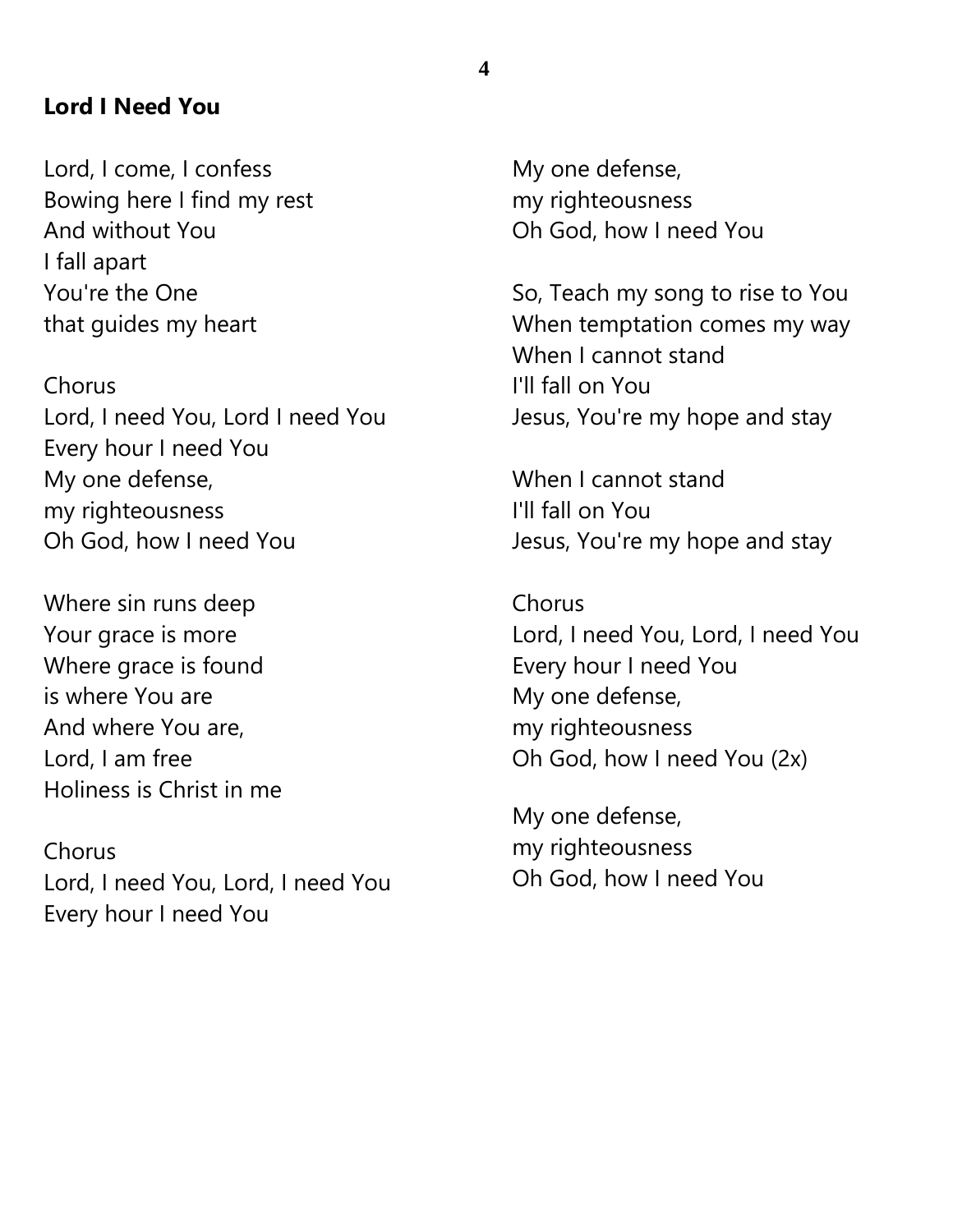# **FIRST READING** Galatians 5:1, 13-25 (*Christ has set us free to walk by the Spirit*.)

It is for freedom that Christ has set us free. Stand firm, then, and do not let yourselves be burdened again by a yoke of slavery. You, my brothers, were called to be free. But do not use your freedom to indulge the sinful nature; rather, serve one another in love. The entire law is summed up in a single command: "Love your neighbor as yourself." If you keep on biting and devouring each other, watch out or you will be destroyed by each other.

So I say, live by the Spirit, and you will not gratify the desires of the sinful nature. For the sinful nature desires what is contrary to the Spirit, and the Spirit what is contrary to the sinful nature. They are in conflict with each other, so that you do not do what you want. But if you are led by the Spirit, you are not under law.

The acts of the sinful nature are obvious: sexual immorality, impurity and debauchery; idolatry and witchcraft; hatred, discord, jealousy, fits of rage, selfish ambition, dissensions, factions and envy; drunkenness, orgies, and the like. I warn you, as I did before, that those who live like this will not inherit the kingdom of God. But the fruit of the Spirit is love, joy, peace, patience, kindness, goodness, faithfulness, gentleness and self-control. Against such things there is no law.

Those who belong to Christ Jesus have crucified the sinful nature with its passions and desires. Since we live by the Spirit, let us keep in step with the Spirit.

Reader: This is the Word of the Lord.

**People: Thanks be to God.**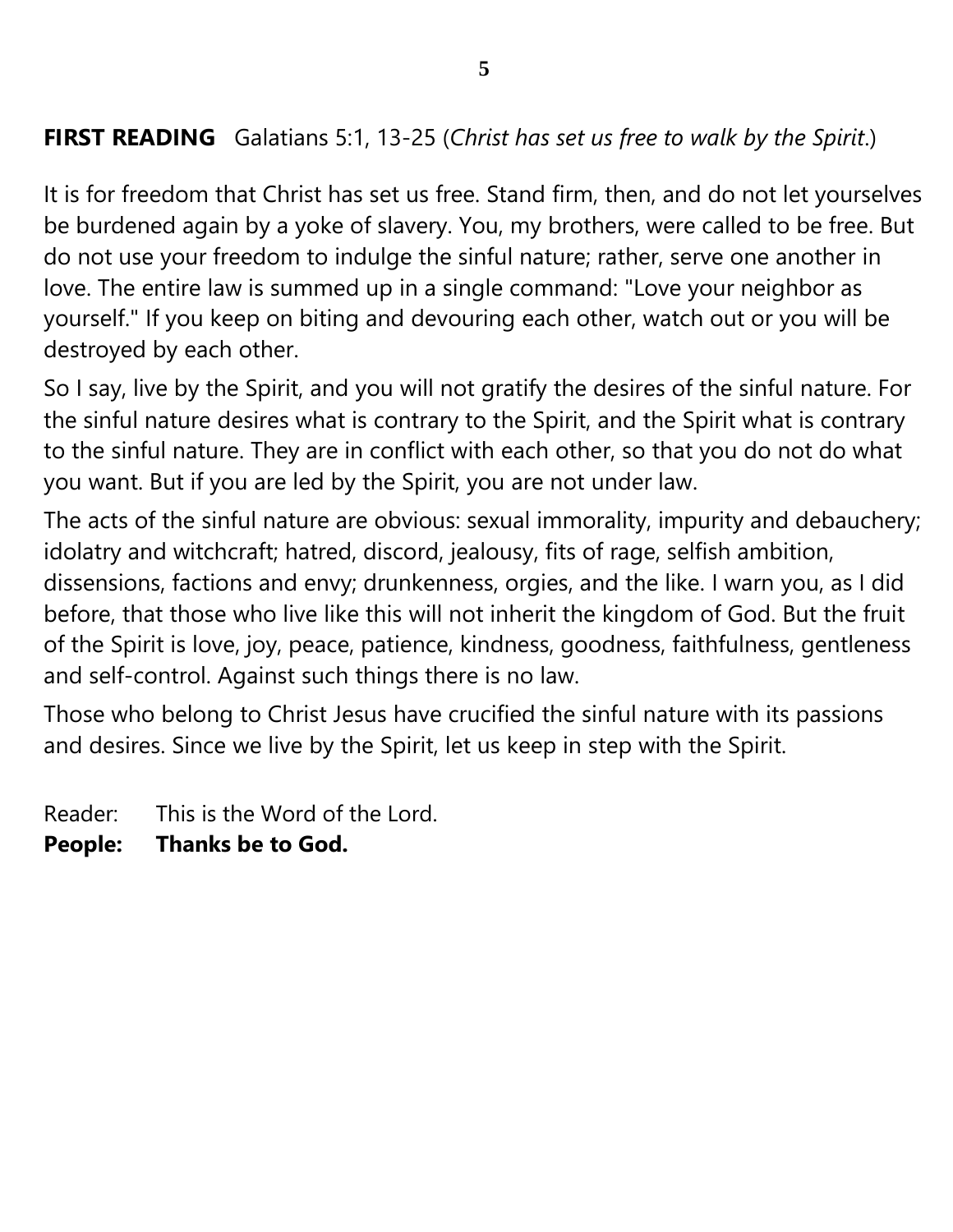# (We sing our confession of faith today)

# **We Believe**

In this time of desperation When all we know is doubt and fear There is only one foundation We believe / We believe

In this broken generation When all is dark You help us see There is only one salvation We believe / We believe

## **Chorus**

We believe in God the Father We believe in Jesus Christ We believe in the Holy Spirit And He's given us new life We believe in the crucifixion We believe that He conquered death We believe in the resurrection And He's coming back again, We believe

So let our faith be more than anthems Greater than the songs we sing In our weakness and temptations We believe / We believe

## **Chorus**

We believe in God the Father We believe in Jesus Christ We believe in the Holy Spirit

And He's given us new life We believe in the crucifixion We believe that He conquered death We believe in the resurrection And He's coming back again,

Let the lost be found and the dead be raised,

in the here and now let love invade Let the church live loud our God will save. We believe / We believe And the gates of hell will not prevail, for the pow'r of God has torn the veil Now we know Your love will never fail, We believe / We believe

#### **Chorus**

We believe in God the Father We believe in Jesus Christ We believe in the Holy Spirit And He's given us new life We believe in the crucifixion We believe that He conquered death We believe in the resurrection And He's coming back, He's coming back again,

We believe, We believe

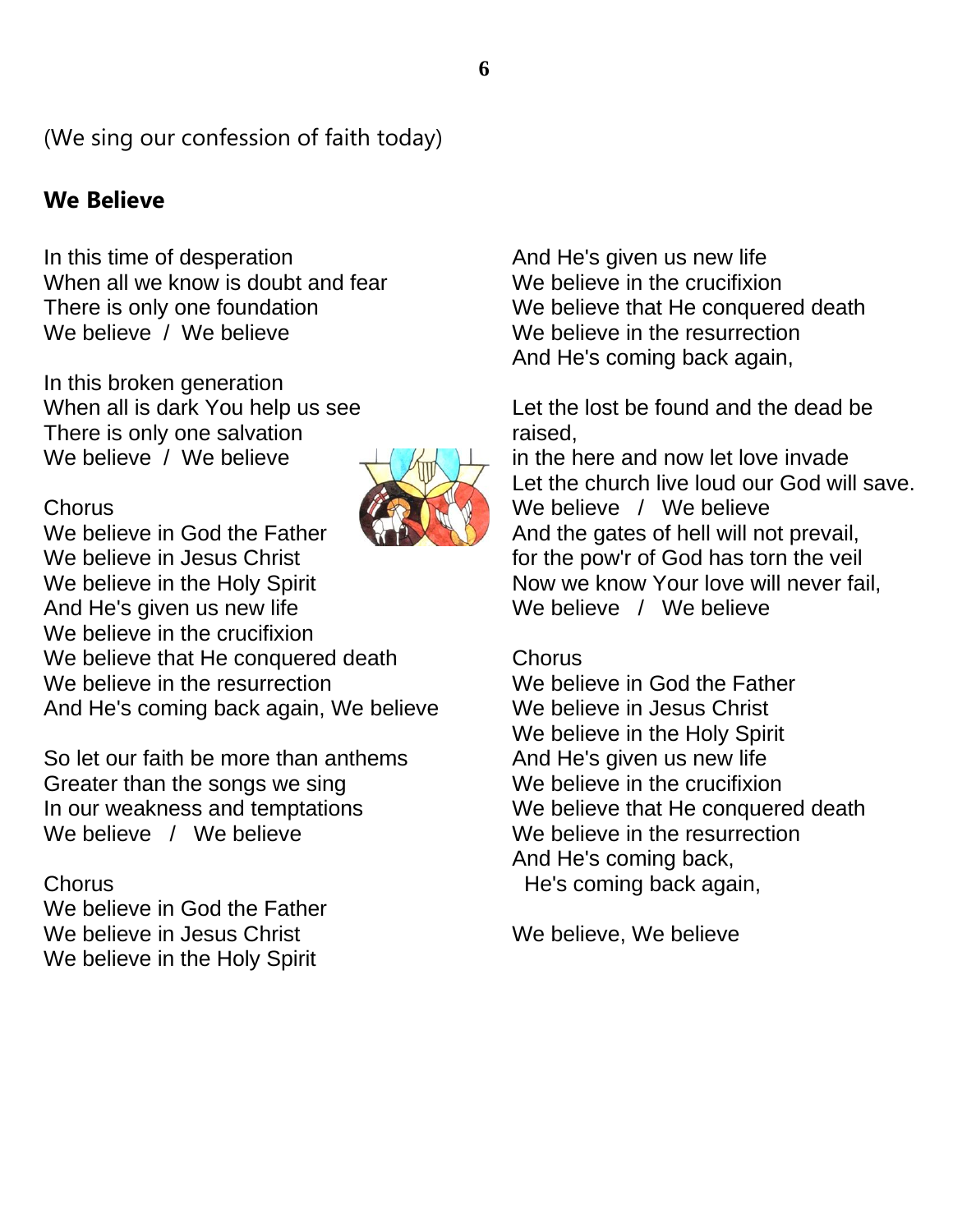# **GOSPEL READING** Luke 9:51-62

- (*A Samaritan village rejects Jesus---the cost of following Jesus*.) Reader: As the time approached for him to be taken up to heaven, Jesus resolutely set out for Jerusalem. And he sent messengers on ahead, who went into a Samaritan village to get things ready for him; but the people there did not welcome him, because he was heading for Jerusalem. When the disciples James and John saw this, they asked, "Lord, do you want us to call fire down from heaven to destroy them?" But Jesus turned and rebuked them, and they went to another village.
- Reader: As they were walking along the road, a man said to him,

### **People: "I will follow you wherever you go."**

- Reader: Jesus replied, "Foxes have holes and birds of the air have nests, but the Son of Man has no place to lay his head." He said to another man, "Follow me." **But** the man replied,
- **People: "Lord, first let me go and bury my father." Jesus said to him, "Let the dead bury their own dead, but you go and proclaim the kingdom of God." Still another said, "I will follow you, Lord; but first let me go back and say good-by to my family."**
- Reader: Jesus replied, "No one who puts his hand to the plow and looks back is fit for service in the kingdom of God."
- Reader: This is the Gospel of the Lord.
- **People: Praise to You, O Christ.**



Please Be Seated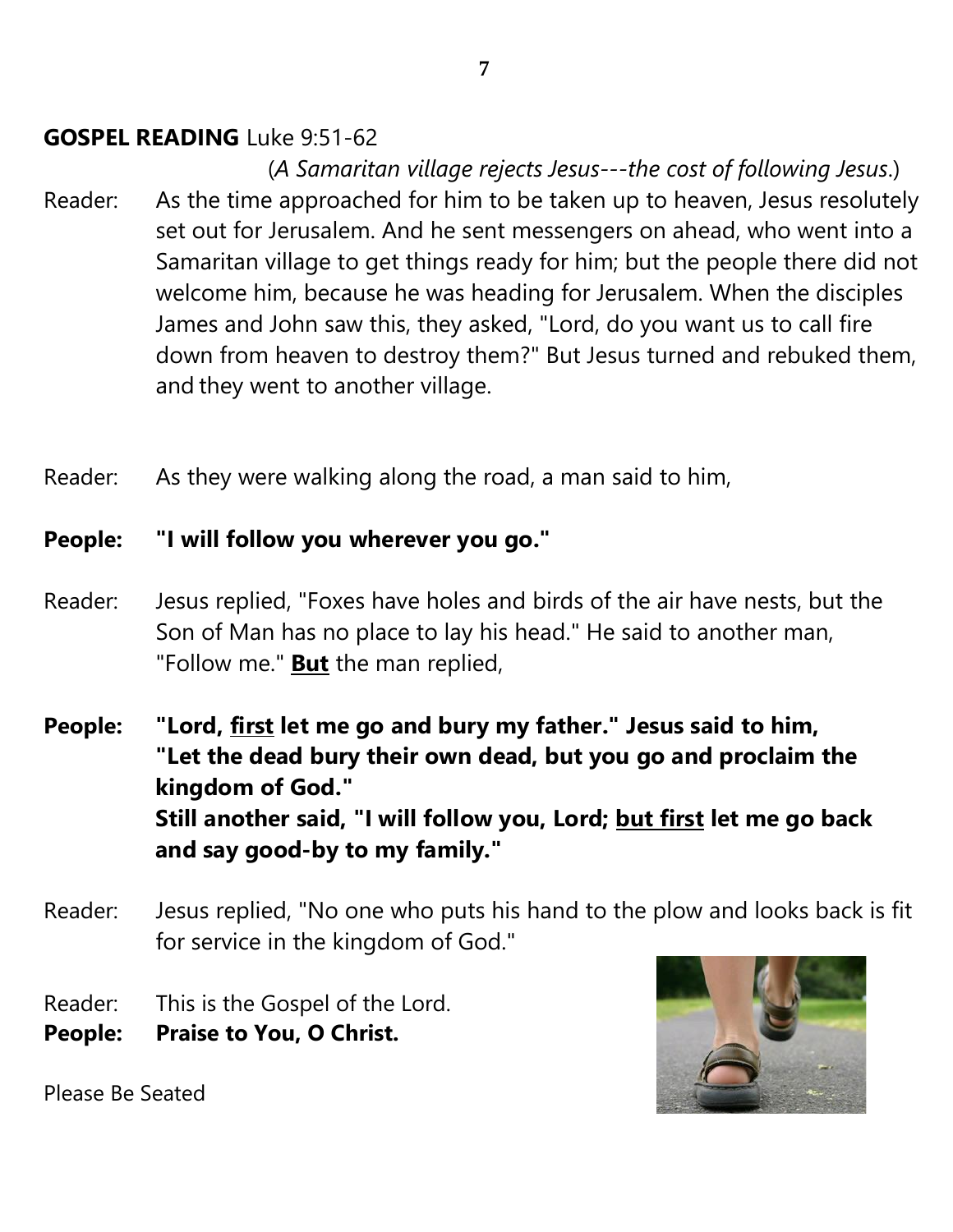# **King of Kings**

# **Verse 1**

In the darkness we were waiting Without hope without light Till from Heaven You came running There was mercy in Your eyes

To fulfil the law and prophets To a virgin came the Word From a throne of endless glory To a cradle in the dirt

# **Chorus**

Praise the Father Praise the Son Praise the Spirit three in one God of Glory **Majesty** Praise forever to the King of kings

# **Verse 2**

To reveal the kingdom coming And to reconcile the lost To redeem the whole creation You did not despise the cross

For even in Your suffering You saw to the other side Knowing this was our salvation Jesus for our sake You died

# **Chorus**

Praise the Father Praise the Son Praise the Spirit three in one God of Glory

# Majesty

Praise forever to the King of kings

# **Verse 3**

And the morning that You rose All of heaven held its breath Till that stone was moved for good For the Lamb had conquered death

And the dead rose from their tombs And the angels stood in awe For the souls of all who'd come To the Father are restored

And the Church of Christ was born Then the Spirit lit the flame Now this Gospel truth of old Shall not kneel shall not faint

By His blood and in His Name In His freedom I am free For the love of Jesus Christ Who has resurrected me

# **Chorus**

Praise the Father Praise the Son Praise the Spirit three in one God of Glory **Majesty** Praise forever to the King of kings

Praise forever to the King of kings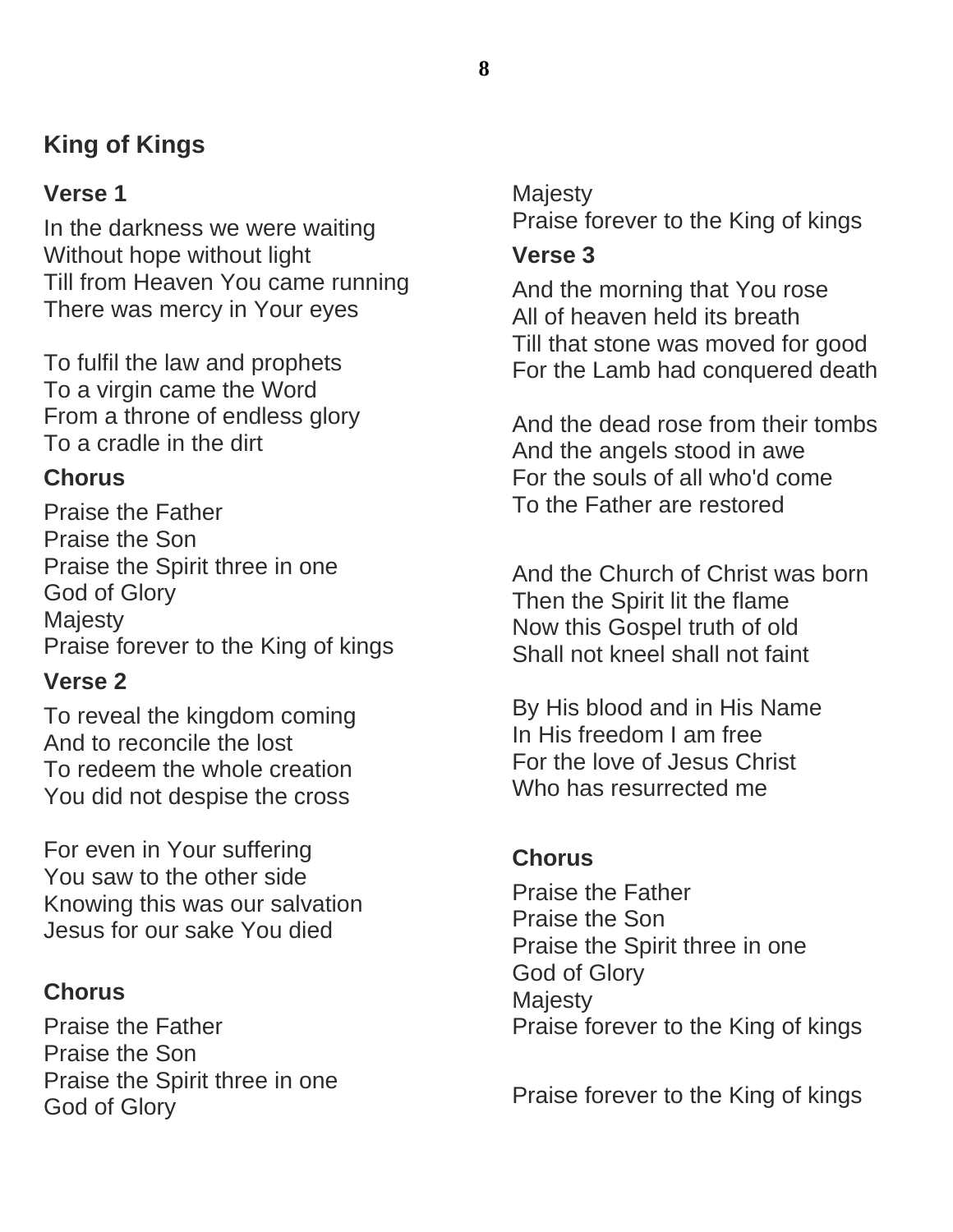**MESSAGE – Pastor Fairbairn**





# **Wanna Be Happy?**

If you wanna be happy If you wanna be happy

Do you wanna be happy? Do you wanna be happy?

Cry yourself to sleep Shout and raise your hands It won't change a thing child 'Til you understand

If you're tired of being the same If you're tired of things not changin It's time for you to get out the way

Don't get stuck in how you feel Say Jesus take the wheel He knows the road that you need to take

If you wanna be happy. Do you wanna be happy?

Cry yourself to sleep Shout and raise your hands It won't change a thing child 'Til you understand

If you're tired of being the same If you're tired of things not changing It's time for you to get out the way

Don't get stuck in how you feel Say Jesus take the wheel He knows the road that you need to take

It's so easy to complain Addicted to the pain You give your heart they push it away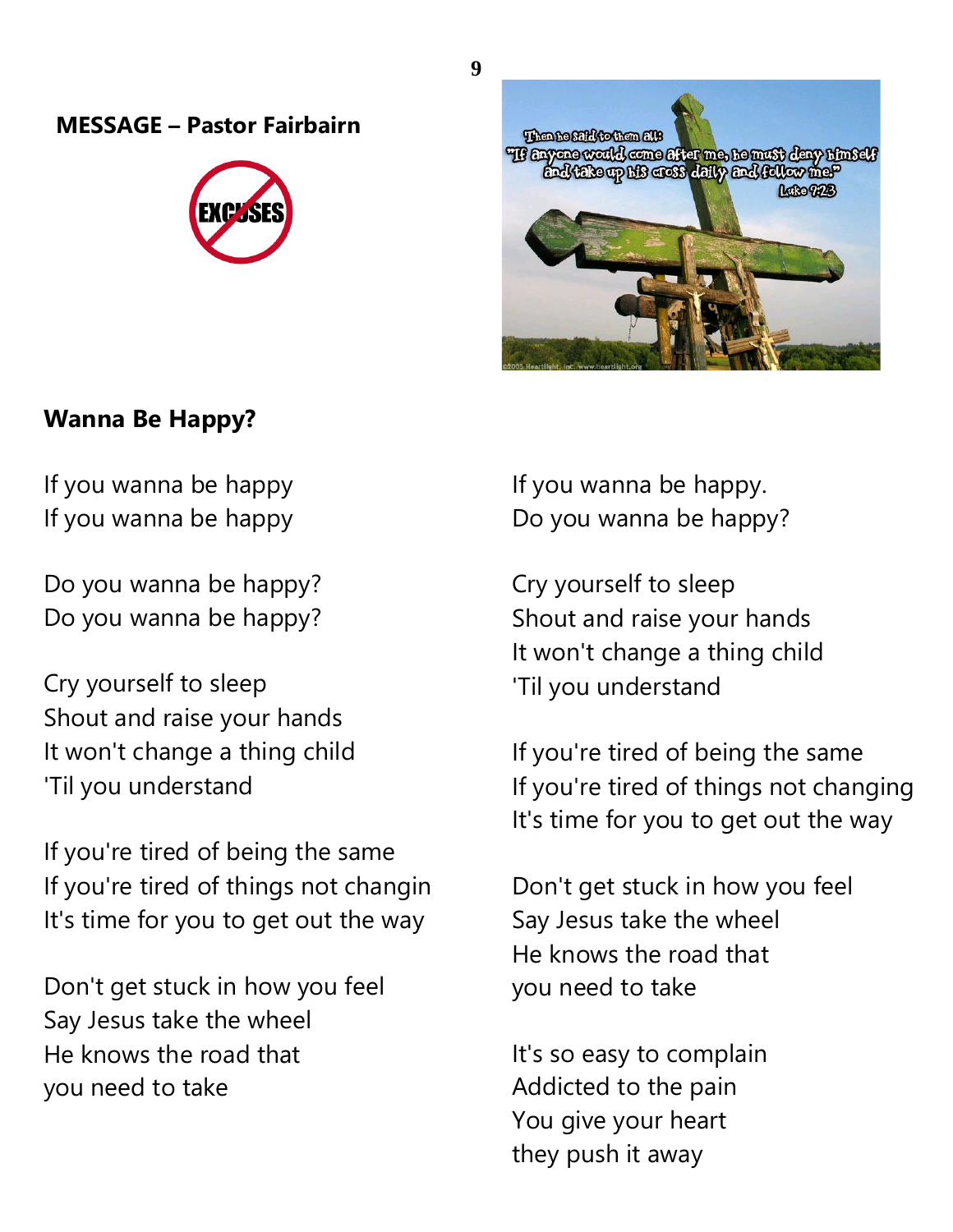Jesus knows just how you feel Just let Him take the wheel The love you need He already gave

Bridge Let me hear you say yeah yeah yeah Let me hear you say yeah yeah yeah

Let me hear you say yeah yeah yeah Let me hear you say yeah yeah yeah

If you're tired of being the same If you're tired of things not changing It's time for you to get out the way

Don't get stuck in how you feel Say Jesus take the wheel He knows the road that you need to take

It's so easy to complain Addicted to the pain You give your heart they push it away

Jesus knows just how you feel Just let Him take the wheel The love you need He already gave

If you wanna be happy. Do you wanna be happy?

### **OFFERING OF OUR TITHES AND GIFTS**

If you brought your offering today, you are welcome to leave it in the offering plates you will find at the front and back of the church. **Thank you.**

**We invite our guests and members to fill out our Friendship Card** during worship, which is found on the back of the pew. Please leave your card at the end of the pew near the center aisle as you leave.

## **PRAYER OF THE CHURCH**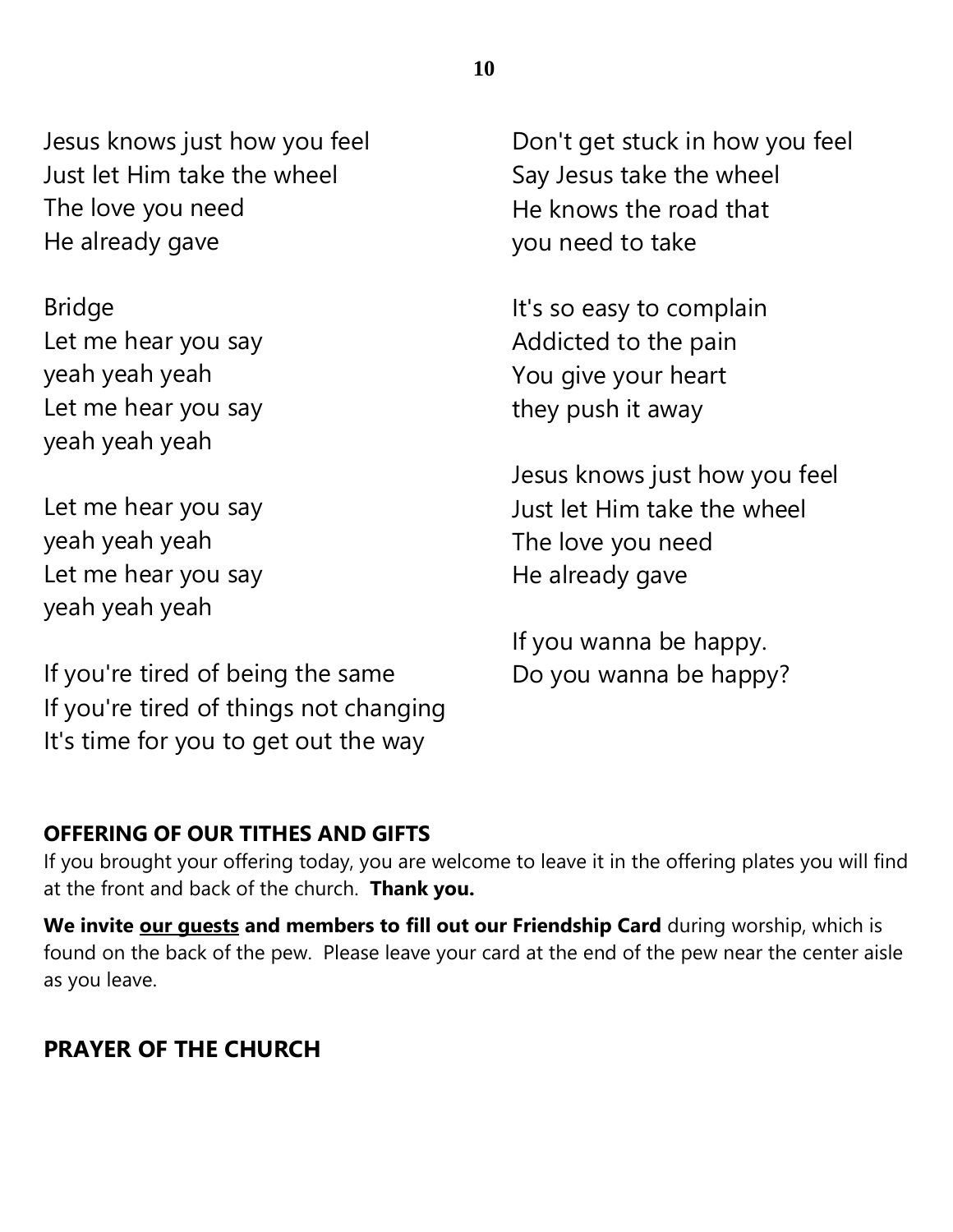# **Lord's Prayer**

**Our Father who art in heaven hallowed be Thy name. Thy kingdom come, Thy will be done on earth as it is in heaven. Give us this day our daily bread; and forgive us our trespasses as we forgive those who trespass against us; and lead us not into temptation, but deliver us from evil. For Thine is the kingdom and the power and the glory forever and ever. Amen.**

# **BENEDICTION**

Pastor: The Lord bless you and keep you. The Lord make His face shine on you and be gracious to you. The Lord look upon you with favor and **B** give you peace. *Numbers 6:24-26* 

**People: Amen.**

# **INVITATIONS**

## **All God's People Said Amen**

Chorus

And all God's people said amen whoa And all God's people said amen Give thanks to the Lord for His love never ends

And all God's people said amen

## Verse 1

You are not alone if you are lonely When you feel afraid you're not the only We are all the same in need of mercy To be forgiven and be free It's all you got to lean on But thank God it's all you need

## **Chorus**

And all God's people said amen whoa And all God's people said amen Give thanks to the Lord for His love never ends And all God's people said amen

## Verse 2

If you're rich or poor well it don't matter Weak or strong we know love is what we're after We're all broken but we're all in this together God knows we stumble and fall And He so loved the world He sent His son to save us all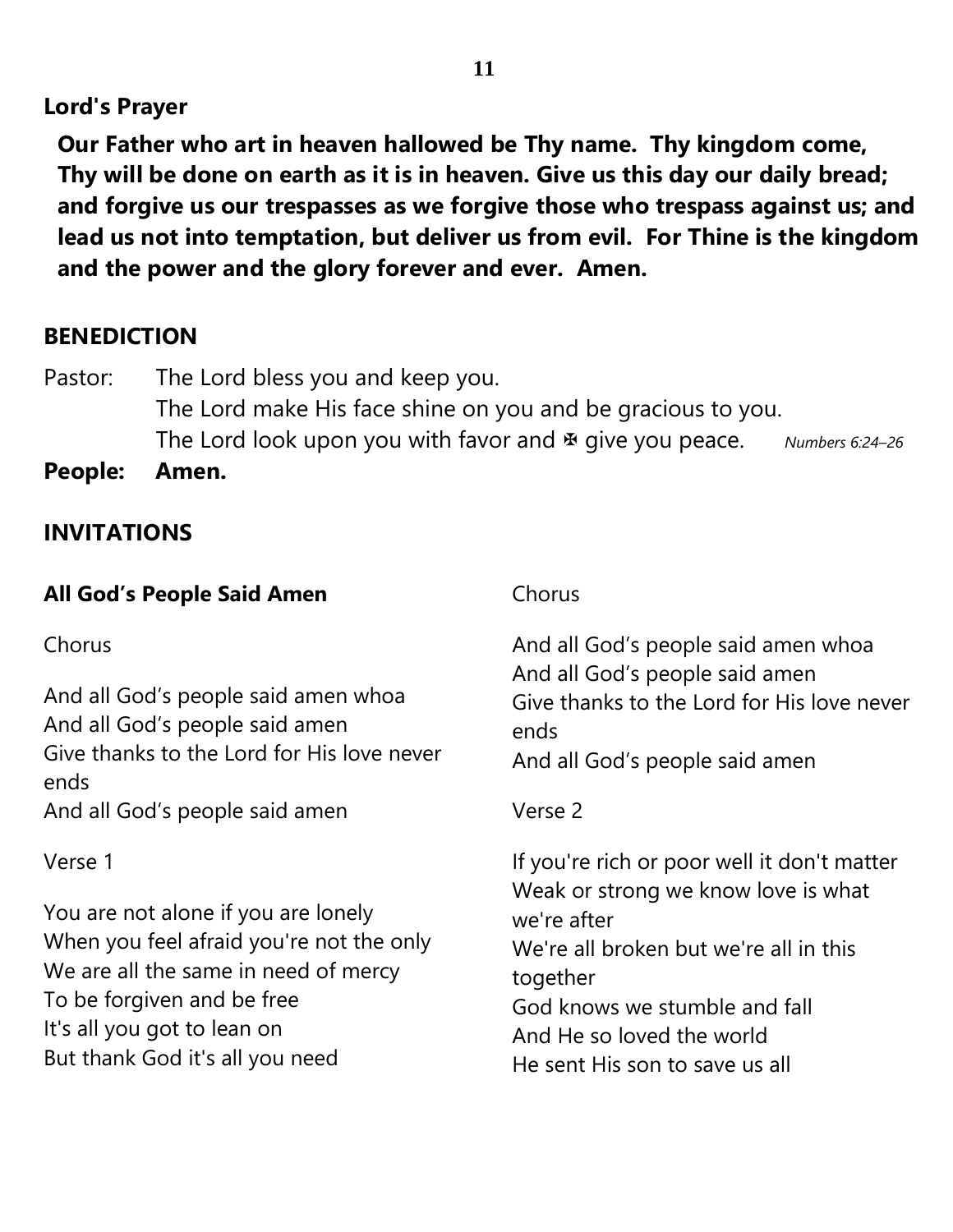# **Chorus**

And all God's people said amen whoa And all God's people said amen Give thanks to the Lord for His love never ends

And all God's people said amen

Bridge

Blessed are the poor in spirit who are torn apart

Blessed are the persecuted and the pure in heart

Blessed are the people hungry for another start

For theirs is the kingdom the kingdom of God

## **Chorus**

And all God's people said amen whoa And all God's people said amen Give thanks to the Lord for His love never ends

And all God's people said amen

And all God's people said amen whoa And all God's people said amen Give thanks to the Lord for His love never ends

And all God's people said amen,

And all God's people said amen

# **POSTLUDE**

May We Help You? Anyone who desires special private prayer with the Pastor may do so by remaining in the church until all worshippers have departed. At that time, come forward and speak with the Pastor. Hymns Reprinted with permission license #663075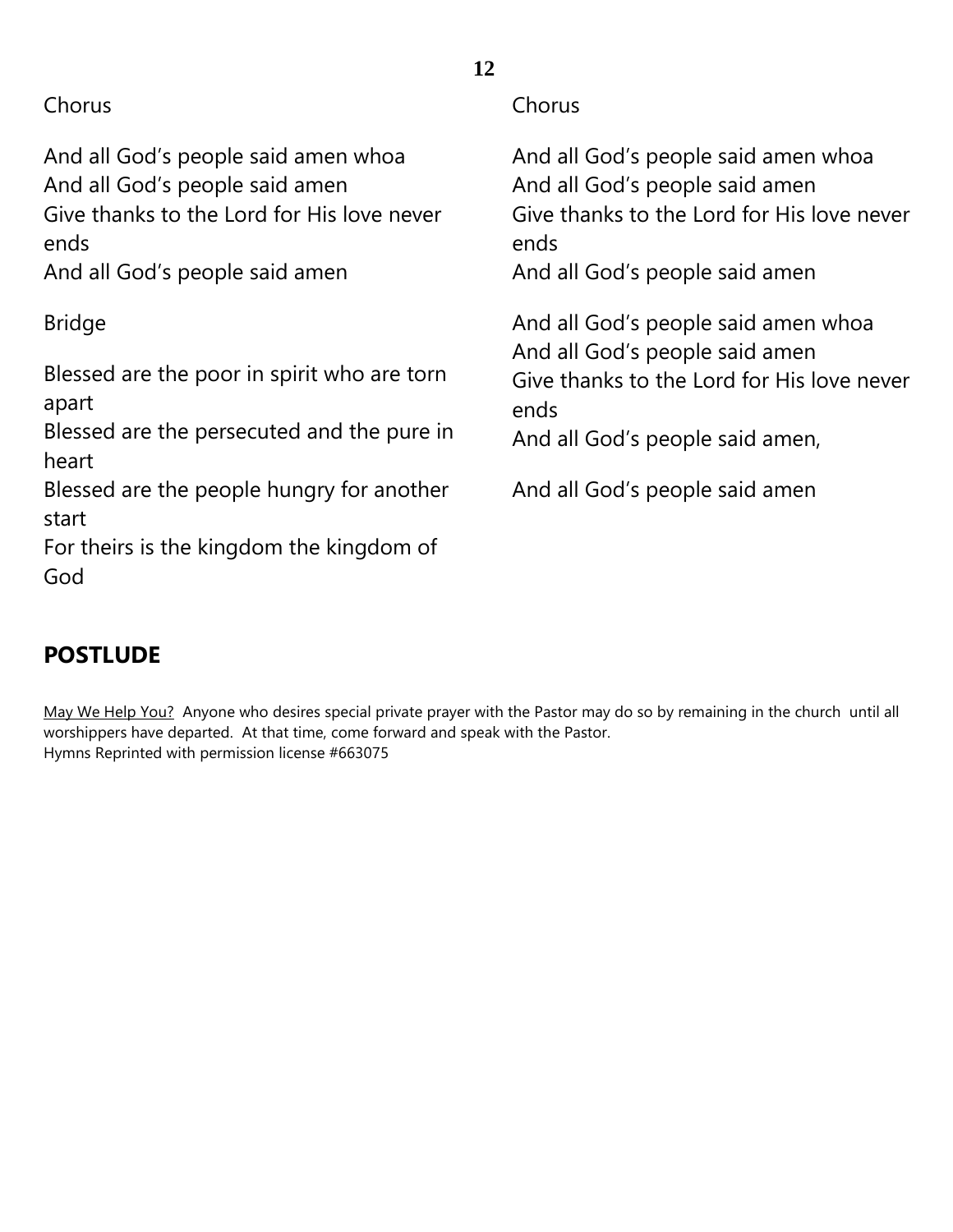## **WHERE WE SERVE**

| Preacher/Officiant          | Rev. Christopher Fairbairn                |
|-----------------------------|-------------------------------------------|
| <b>Music Director</b>       | Paul Ventimiglia                          |
| <b>Family Life Director</b> | Jeanette Koch                             |
| Elder                       | <b>Bob McGuigan</b>                       |
| <i>Ushers</i>               | <b>Christian Krauter</b><br>Jeanette Koch |
| Greeters                    | <b>Ruth Family</b>                        |
| Counters                    | Jane Ripper<br><b>Allen Ripper</b>        |
| <b>Tech Team</b>            | <b>James Nordbeck</b>                     |
| <b>Welcome Center</b>       | <b>Patrick Baker</b>                      |



 *\*total includes online giving School – \$850*

*Bible Study and Small Group Opportunities – SUNDAYS: Join us for bible study and fellowship @ 9:45am in the church Parish Hall. SATURDAYS: Men's Bible Study – Every second and fourth Saturday @ 9:00am – Parish Hall*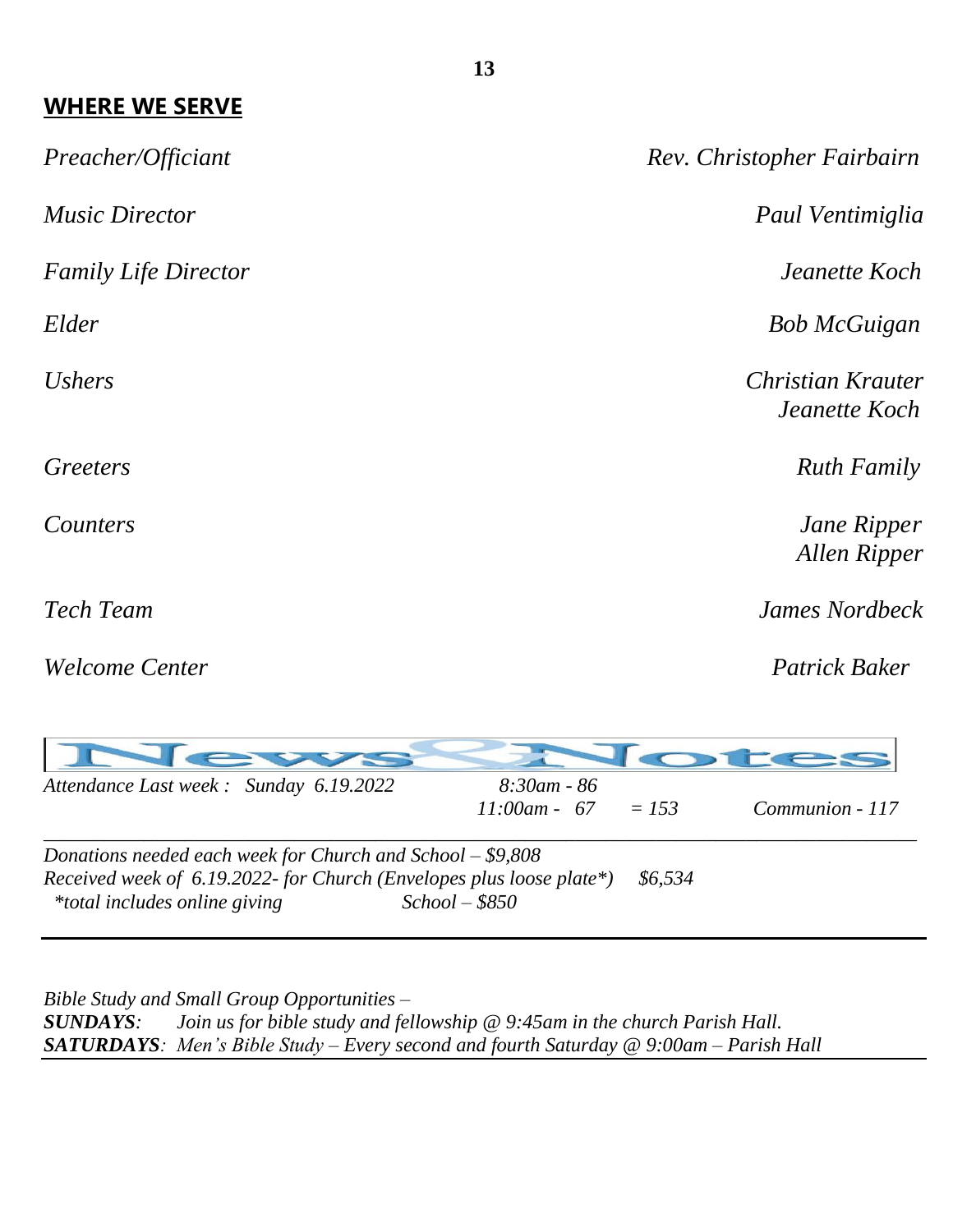*Altar Flowers this week are :*

*In memory of our son Kevin Gilchrist's birthday from Stan and Marti Gilchrist.*

*Please arrange to pick up your flowers after the 11am service. \_\_\_\_\_\_\_\_\_\_\_\_\_\_\_\_\_\_\_\_\_\_\_\_\_\_\_\_\_\_\_\_\_\_\_\_\_\_\_\_\_\_\_\_\_\_\_\_\_\_\_\_\_\_\_\_\_\_\_\_\_\_\_\_\_\_\_\_\_\_\_\_\_\_\_\_\_\_\_\_\_\_\_\_\_*

| <b>Remember Our Shut-Ins</b><br>Frank Newman<br>42400 W. Twelve Mile Rd. Apt. 258<br>Novi, MI 48377 |                                                                                          |                                                                                                           |
|-----------------------------------------------------------------------------------------------------|------------------------------------------------------------------------------------------|-----------------------------------------------------------------------------------------------------------|
| 26 JUN, SUN                                                                                         | $8:30 - 9:30$ am<br>$8:30 - 9:30$ am<br>$9:45 - 10:45$ am<br>$11am - 12pm$<br>$7 - 9$ pm | Worship<br>Worship w/ Communion<br><b>Sunday School</b><br>Worship<br>Adult pick up basketball school gym |
| 27<br>JUN, MON                                                                                      | All day<br>$7:30 - 9pm$                                                                  | St. Paul School Summer Camp - all campus<br>Always Basketball gym                                         |
| 28 JUN, TUE                                                                                         | All day<br>$6:30 - 8:30$ pm                                                              | St. Paul Summer Camp - all campus<br>Stephen Ministry Parish Hall                                         |
| 29<br>JUN, WED                                                                                      | All day                                                                                  | St. Paul Summer Camp - all campus                                                                         |
| 30<br>JUN, THU                                                                                      | All day<br>$5:30 - 7$ pm<br>$7 - 8pm$                                                    | St. Paul Summer Camp - all campus<br><b>Handbells</b><br>Choir parish hall                                |
| 1<br><b>JUL, FRI</b>                                                                                | All day<br>$7 - 9$ pm                                                                    | St. Paul Summer Camp - all campus<br>AA Mtg. church parish hall                                           |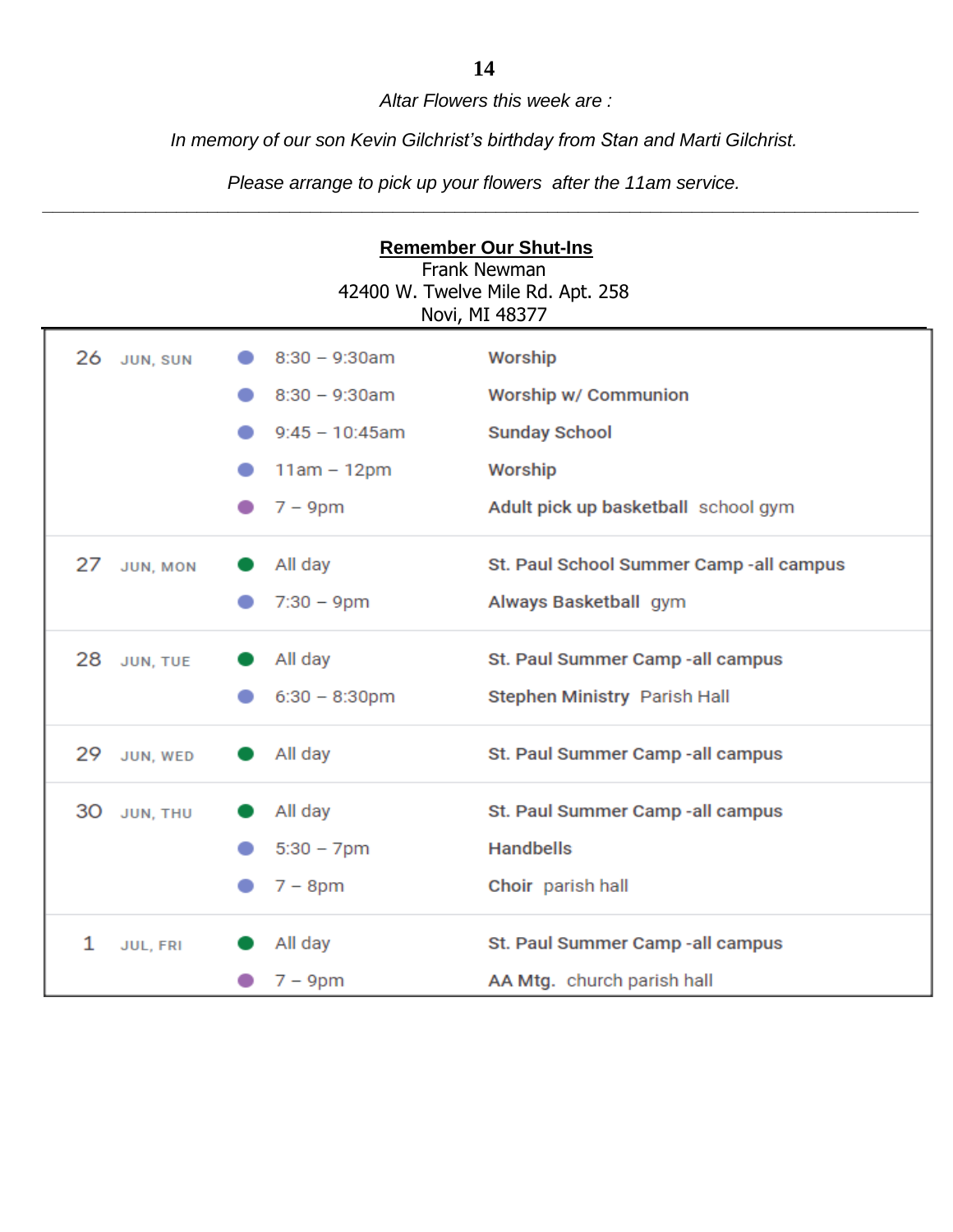#### **A fun Picnic Style dinner at Family of God is another success!**

A HUGE 'Thank You' to all the brave souls who pitched in, braved the *heat* and made the Family of God dinner so amazing. Barbara was away on the MOST mission trip and had pre-purchased some of the food needed for our dinner.

The kitchen cooks were Linda Johnson, Marti Gilchrist, Kim Johnson and Nancy Berg. We worked together to cook and prepare the dinner to travel to FoG. For dinner we served: grilled hot dogs, baked beans, Old-fashioned sweetsour coleslaw, various types chips, drinks, bananas and our famous St. Paul brownies!

Ruth Fisher coordinated the Brownie Baking team which consisted of: Bernice Baggett, Kathy Hoener, Charlene Hill and Ruth Fisher.

The Serving team that loaded up the food and went to Family of God are: Will Hoffmeier, Rich Mai, Pat McGuigan and Dennis & Kathy Verseman.

Nearly all the food was eaten, there were 47 people attending dinner and 32 takeout boxes. Of course, many people enjoyed seconds.

\_\_\_\_\_\_\_\_\_\_\_\_\_\_\_\_\_\_\_\_\_\_\_\_\_\_\_\_\_\_\_\_\_\_\_\_\_\_\_\_\_\_\_\_\_\_\_\_\_\_\_\_\_\_\_\_\_\_\_\_\_\_\_\_\_\_\_\_\_\_\_\_



#### OUR NEW MEMBERS

#### **Mark & Shelly Ernst:**

Mark and Shelly have been attending St. Paul services since last fall. They attended Newcomer's Class in March. Although they just officially became members, they have been participating in services for a while. Mark has been serving as a reader and Shelly joined Joyful Ringers.

#### **Jonah Lyon:**

Jonah has been the St. Paul  $2^{nd}$  grade teacher for the past two years. We have been blessed to have Jonah as a Christian male role model for our students. Jonah's future plans are to enter the seminary

Look for their pictures on the New Member Bulletin, introduce yourself and welcome them.

Roe v. Wade is likely going to fall, leaving decisions on abortion to states rights. In Michigan there is a ballot proposal called the Reproductive Freedom for All (RFFA) which would enshrine abortion into the Michigan Constitution. The RFFA would completely deregulate abortion in the state of Michigan. We, as Bible guided Christians, have a duty *not to sign this ballot proposal and to vote against it* if it is on the ballot. If you are interested in learning more or getting involved go to [https://supportmiwomenandchildren.org](https://supportmiwomenandchildren.org/)

Thank you and God bless, Jonah Lyon

#### **Sunday School important dates:**

Sept. 11: Rally Day Sept. 18: Sunday school officially begins.